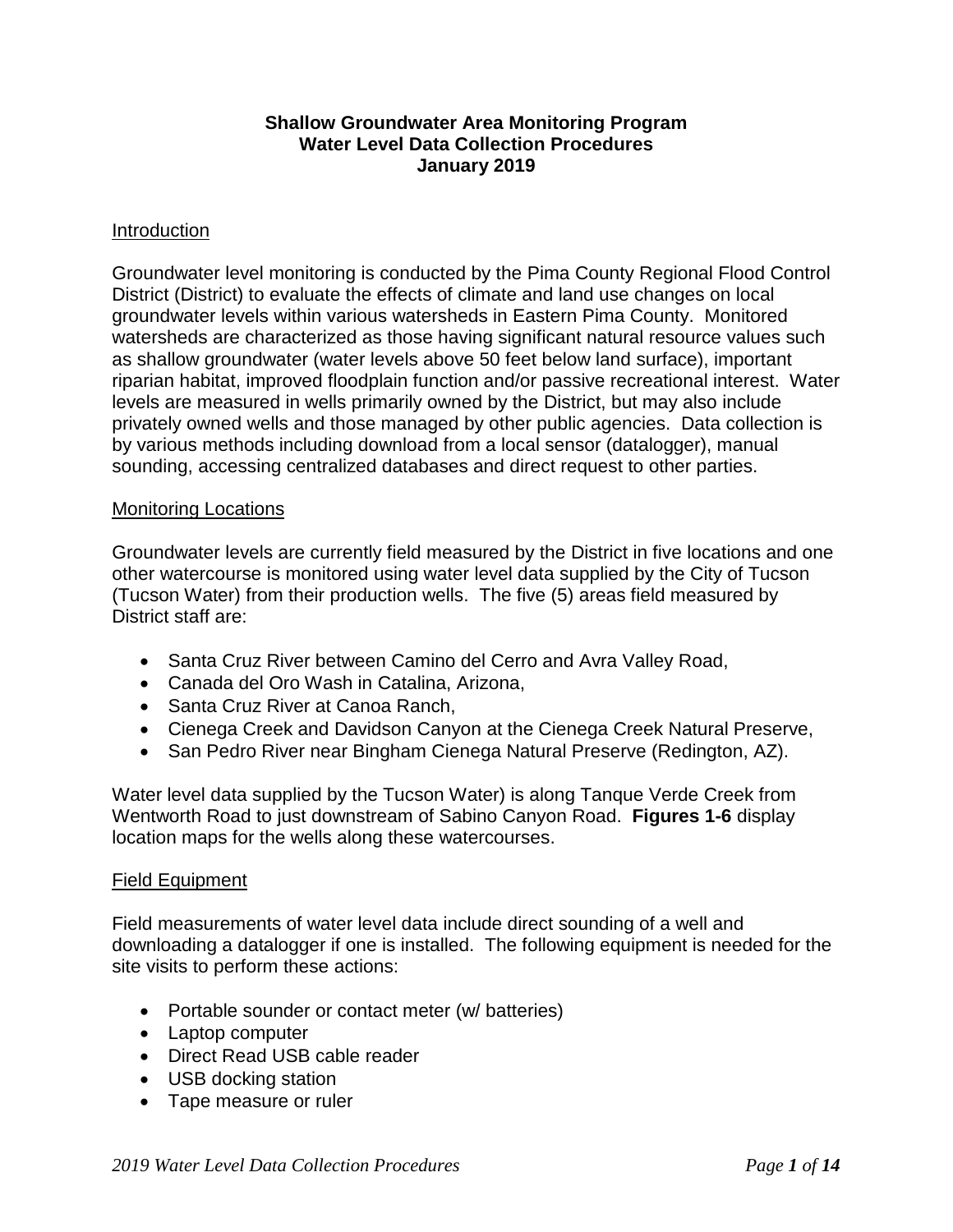- Pipe wrench
- Master Lock Keys (2002, 0620 & A620)
- Field form(s)
- Cell Phone
- Calculator (cell phone has one)
- GPS Unit (to locate wells)
- Notebook with map site files
- Pen and/or pencil
- Datalogger operator's manual
- Large paper clip

The District currently has a Powers Well Sounder and a Stevens® Contact Meter for use in directly measuring water levels in wells. The Powers Well Sounder measures in units of feet, with numbers provided for every other foot (on the even numbers). A tape measure or ruler is needed to measure in between the one-foot marks. Note that the cable on the sounder has been broken and stretched – an error chart is located on the meter (one can also be provided) to determine the actual reading. The Stevens® Contact Meter measures in units of meters, so the reading will need to be divided by 3.28 to convert to feet. Make sure to have extra batteries on hand just in case the old ones run out of power.

Software for the dataloggers has been installed on two Toughbook laptop computers. CD ROM disks are available for download onto other computers if necessary or desired. All of the dataloggers have been deployed with a Direct Read cable. This allows the operator to directly connect the sensor to a computer, using the Direct Read USB cable reader, without having to remove the sensor from the well. However, there have been instances where a communication link could not be established (or maintained), thus the need for the USB docking station. The docking station requires the operator to remove the sensor from the well, as it will need to be disconnected from the cable and placed directly into the station.

A field form has been created to document the manual water level measurements taken during the site visits. A copy of the form is provided in **Attachment A**.

#### Manual Water Level Measurement

Manual measurements should be taken at each well, including those equipped with dataloggers. The monitoring well caps have been modified with a number of designs that may require a key to remove a locking cap and/or a pipe wrench to remove a threaded pipe cap. Once the cap is removed, a direct measurement can be taken by simply dropping the probe of the sounder or contact meter down into the well; note that the Powers Sounder needs to be turned on before use. The **sounder** will make a repetitive beeping sound once the probe reaches the water level - the power level display on the meter should be at the maximum before taking the reading. Use your hand to mark the point of first water contact and the ruler/tape measure to determine the inches. Calculate the final reading in feet using a calculator and the error chart. The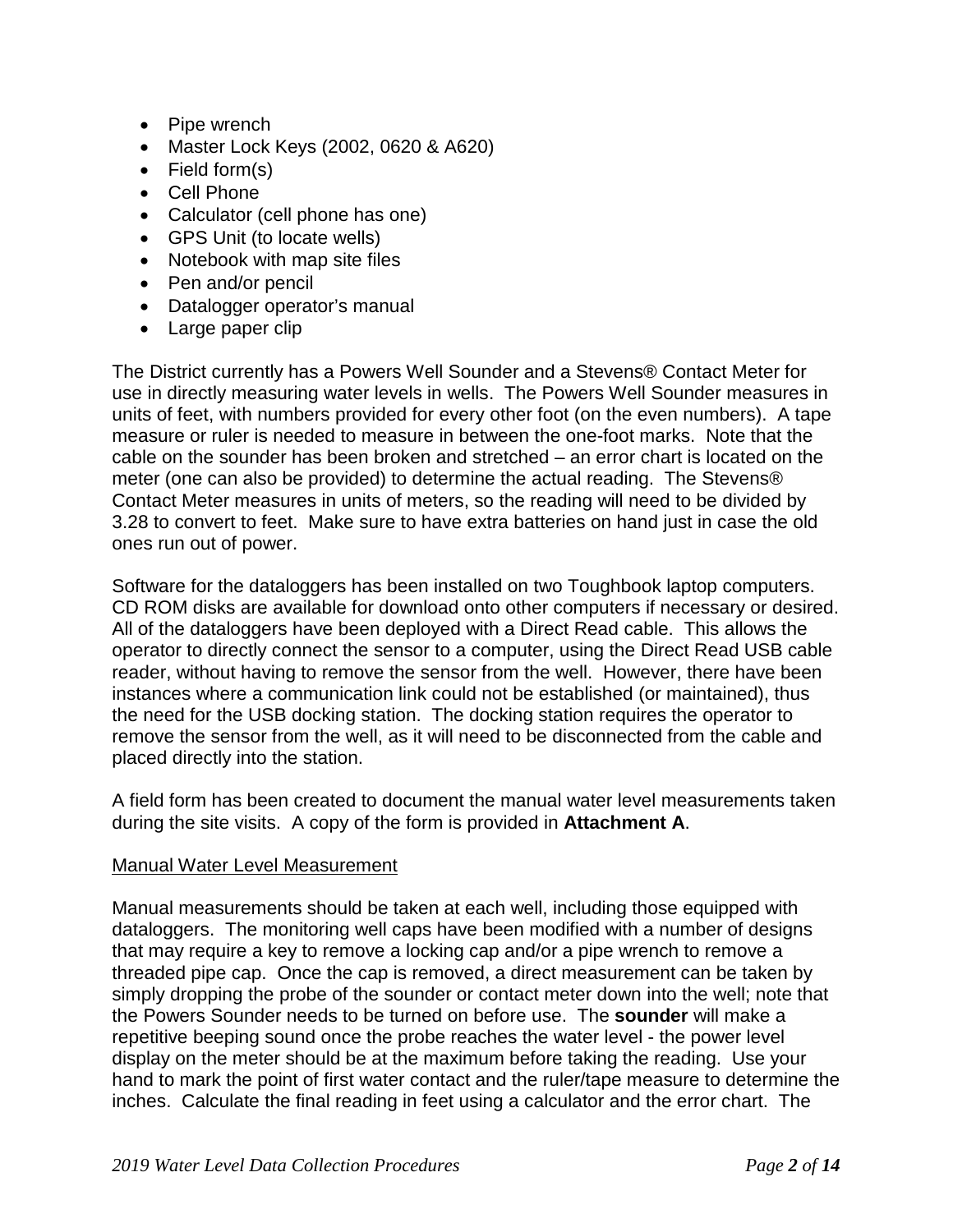**contact meter** will only light up once the probe reaches the water. This meter has a graduated tape measure that can be directly read at the point of first water contact. The reading is in meters, so divide by 3.28 to convert it into feet.

#### Water Level Datalogger Download

The District has currently deployed In-Situ Rugged TROLL 200 and Rugged BaroTROLL dataloggers at selected sites shown in **Figures 1-6**. The Rugged Troll 200 dataloggers measure water levels with an accuracy of 0.1 percent and at ranges from 30 feet to 250 feet depending on the depth of deployment. Since the Rugged Troll 200 dataloggers are non-vented, no connection to the atmosphere, Rugged BaroTROLL dataloggers have been deployed to compensate for barometric pressure effects. A Rugged BaroTROLL can cover a network of Rugged Troll dataloggers within a 25-mile range.

Once the manual measurement has been obtained, the datalogger can be downloaded. Connect the Direct Read USB cable reader to the computer, turn the computer on and login to the system; note the user name and password are located on a note taped to the computer. Remove the cap from the Direct Read Cable and connect it to the reader. The sensor and cable do place a significant amount of weight on the connection, so you may want to use a large paper clip to hold it in place on top of the well monitoring port.<sup>[1](#page-2-0)</sup>

After logging into the computer, click on the "Win-Situ 5" icon. The program will ask if you want to connect to the device, so press "yes". The program may let you know that the device (sensor) is not synchronized with the local system (computer). If the computer's time has been updated, go ahead and press "yes". If not, press "no"; the device time is usually pretty accurate with real time. Once connected, the program will display the time and the sensor's temperature, pressure and depth. Click the "Logging" icon (note pad with pencil) and then click on the latest log listed to highlight it (should be the one that is currently running). Click the arrow pointing downward near the bottom middle of the screen and then select "new data". Once the data has been downloaded (~12 seconds), you can view the information on the data screen by selecting "yes" or go back to the logging screen by selecting "no". Downloaded data will automatically be saved in a file within the Win-Situ directory folder under the log name.

**Please review the Operator's Manual for the Rugged TROLL 100 and 200 and Rugged BaroTROLL Instruments for more details and step by step instructions (Pages 33-34).** 

<span id="page-2-0"></span> $<sup>1</sup>$  Many of the dataloggers are secured to the well caps using locking caps, which may need to be removed to access</sup> the data port. **A security chain should already be attached to each cable to insure that the sensor does not fall into the well should the connectors be accidentally disconnected.**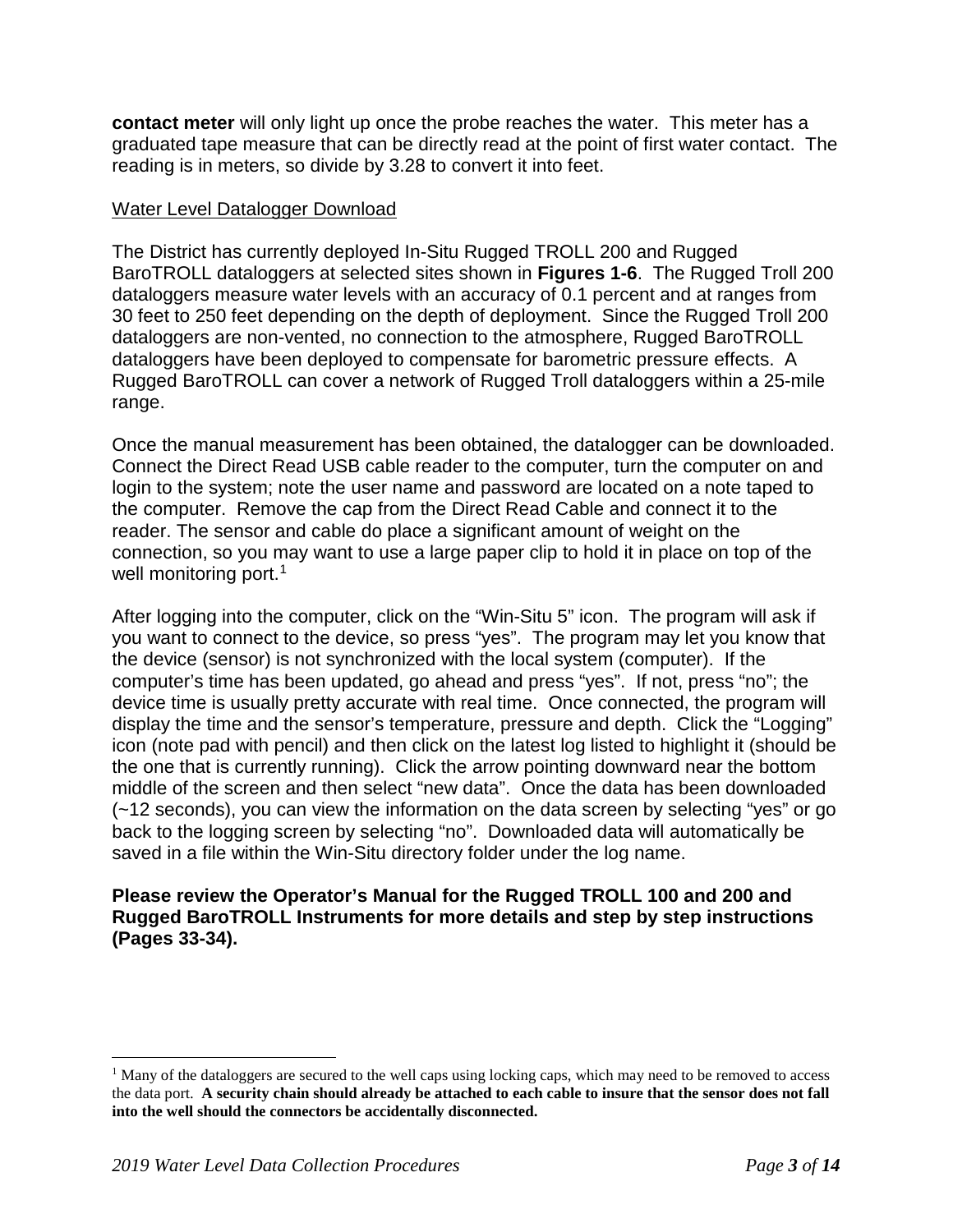Once finished, you can then disconnect from the sensor by selecting "File" and "Disconnect" (or hit the connection button in the bottom right-hand corner) and then exit the system by selecting "File" and "Exit".

After exiting the program, turn off the computer and disconnect the cable reader from both the sensor and computer. Put the cap back onto the Direct Read Cable and place the well cap securely back onto the monitoring port. **Be sure to lock the cap or well casing before leaving the site.** 

#### Water Level Datalogger Setup

A new datalogger can be programmed in the office prior to the site visit or on-site. To program a new sensor or reprogram a used sensor, click on the "Logging" icon and then the "New" button (note with a star). The program will ask for the "Site Name", which you can select from the dropdown list. If the sensor is for a new site, click the "Site" button (circle with a circling arrow), the "New" button, and enter the site name. The check mark button will save all changes. Next, select a name for the log using the current date (i.e., September 28 2018). Then click the right arrow button and select the measurement parameters, logging method, log interval, start/stop conditions, device memory and level reference – pressing the right arrow after each step. The measurement units are as follows: °F for temperature, mmHG for pressure and feet for depth. The logging method is Linear and the log interval is every 6 hours. The log start condition is set at the closest time to the regularly scheduled measurement intervals of 12:00 AM, 6:00 AM, 12:00 PM and 6:00 PM. Device memory is set to overlap data once the memory storage is full. The reference level is "Depth to Water", with the number being the manual measurement collected using the sounder or contact meter. The final screen will summarize the log setup and, if all is correct, click the check mark button to save the information onto the sensor.

#### **Please review the Operator's Manual for the Rugged TROLL 100 and 200 and Rugged BaroTROLL Instruments for more details and step by step instructions (Pages 29-31).**

#### New Water Level Data Log

A sensor that is already deployed may need to be reprogrammed due to changing conditions or to recalibrate the depth to water measurement. Reprogramming a sensor is the same as described in the previous section (Datalogger Setup). Prior to writing a new log, the old one will need to be downloaded and then stopped. If there is more than one log in the sensor memory, you will need to delete one of the logs before proceeding to create a new one; the sensor only allows two logs in the memory at one time.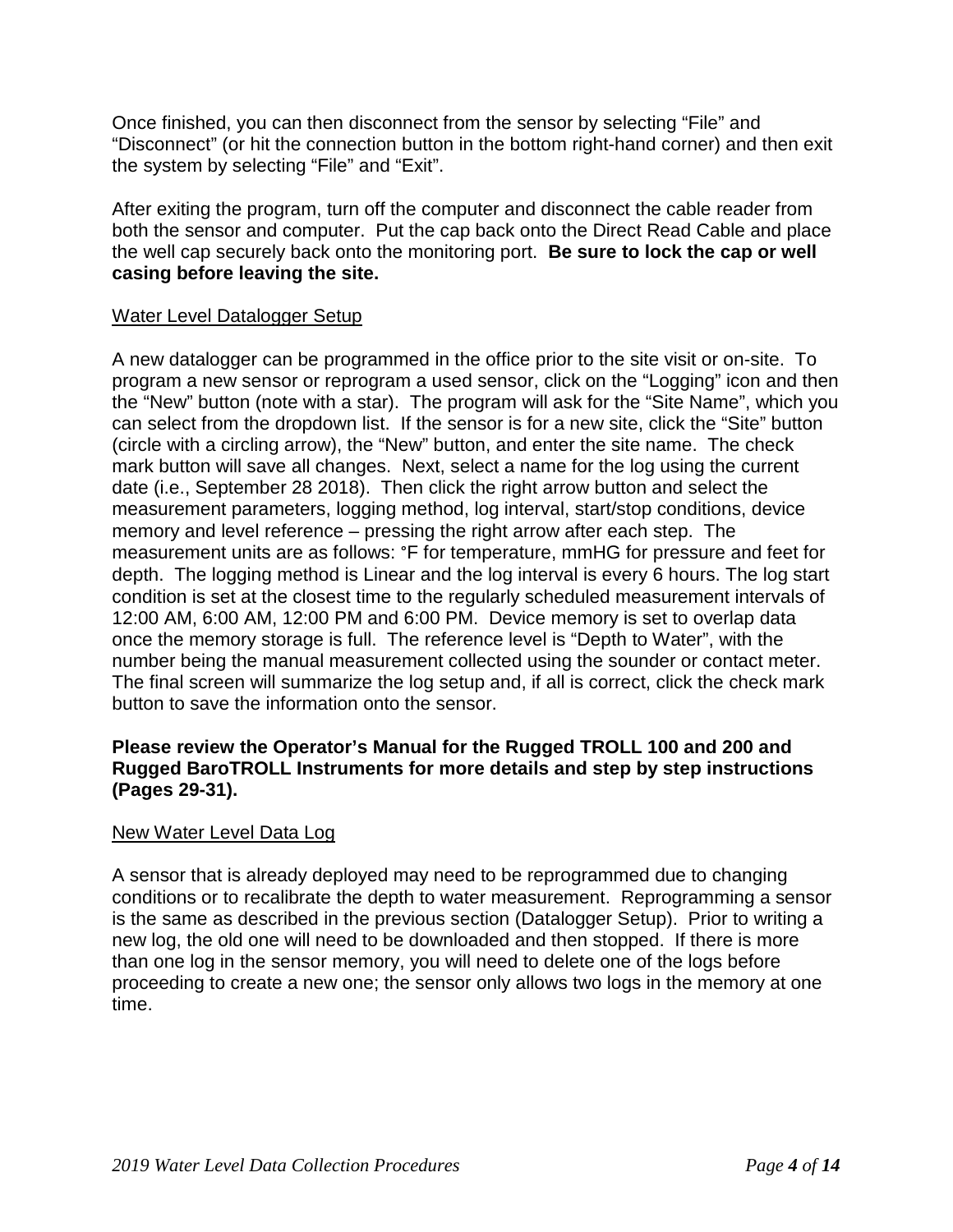### Barometric Pressure Compensation

All of the water level dataloggers are equipped with non-vented, Direct Read cables. To correct for changes in atmospheric pressure, a barometric datalogger has been deployed in each watershed location. The barometric sensor will cover a range of 25 miles from its deployment. Barometric dataloggers are set up in much the same way as the water level dataloggers, however the device will not need a level reference. Some are equipped with Direct Read cable, but others will require the USB docking station to download.

Once the device is downloaded, data from all water level dataloggers in the vicinity can be adjusted using the BaroMerge software program. Click on the Win-Situ Baro Merge icon and select "Use a Baro TROLL file". Click the button to the right of this selection and then click onto the barometric sensor file. Click the right arrow twice and then select all of the sensors whose data you wish to correct within the range of the barometric datalogger. The check mark will correct all the data for each level sensor selected and save it in a separate file with a BaroMerge extension.

#### Centralized Database Review

The Arizona Department of Water Resources (ADWR) maintains a centralized database that displays information on all registered wells (and some unregistered wells) within Arizona, including water levels. This database can be accessed through ADWR's website via the Groundwater Site Inventory (GWSI). A Search Wizard will guide you through the process if you know the GWSI number or general location of the well. A Map can be used to locate all wells within a specific location in Arizona by zooming down to the area desired. Note that the Well Registry (Wells55) can also be used to locate wells with water level data, but you will need to click on the GWSI Site ID (if available) to access the data. Many of the wells have standard water levels that are directly inputted by ADWR staff, but there are some wells equipped with automated dataloggers that will measure water level data periodically and transmit it to the centralized database. Water levels can be reviewed and even downloaded onto a Microsoft Excel Spreadsheet. Note that automated water levels are highlighted in red on a separate tab within the database webpage. The ADWR websites for GWSI and Wells55 are as follows:

GWSI - <https://gisweb.azwater.gov/waterresourcedata/GWSI.aspx> Wells55 - <https://gisweb.azwater.gov/waterresourcedata/WellRegistry.aspx>

#### Direct Request of Data

Tucson Water regularly measures water levels in a number of their production and monitoring wells, keeping a record that may or may not be submitted to ADWR. Many of the wells in the Tanque Verde Creek location are equipped with dataloggers that are downloaded by Tucson Water staff during the Spring months (April-June). Tucson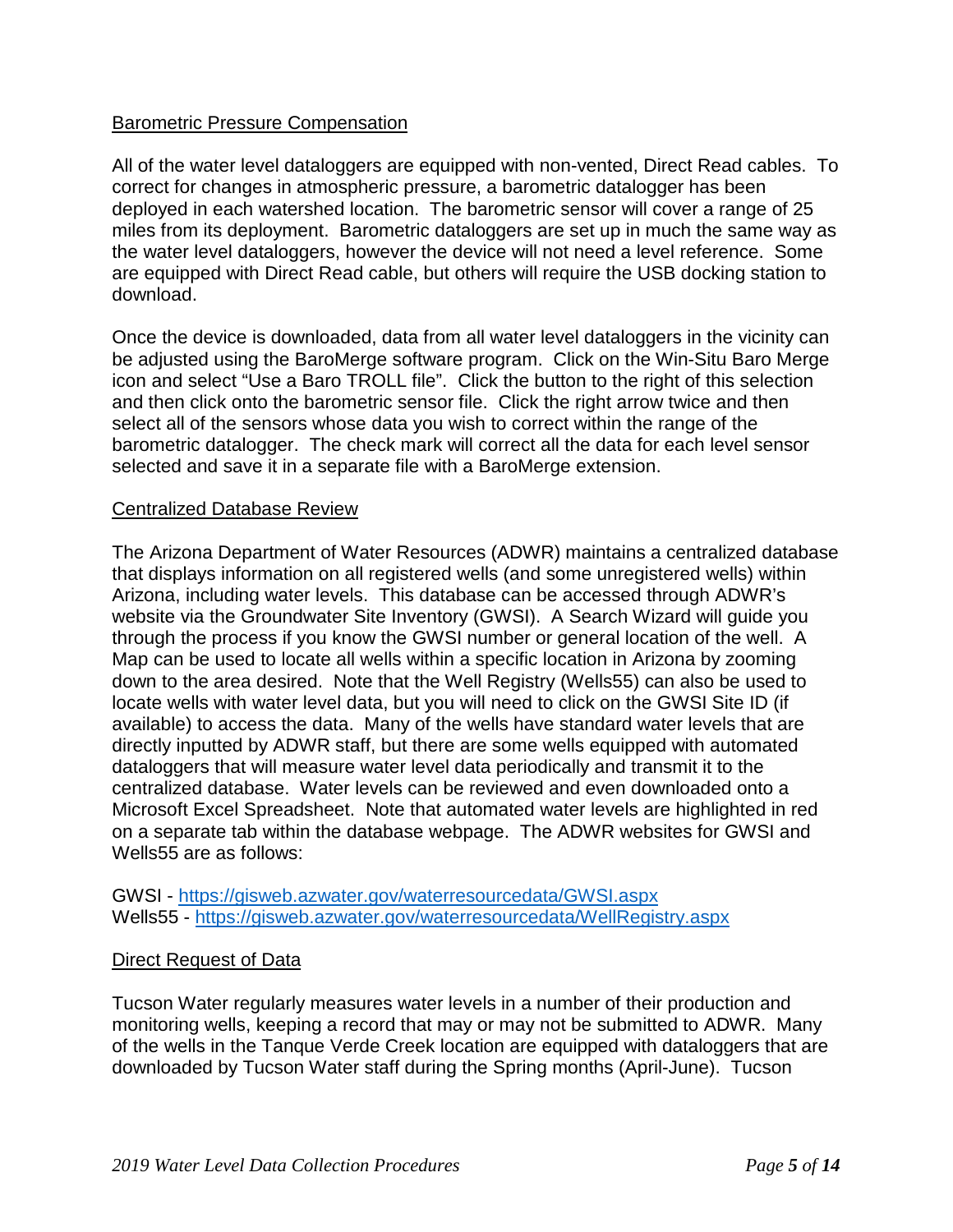Water will provide this data upon request – currently performed via an email to the most recent contact:

Mr. Michael Liberti, GIS Project Manager [Michael.Liberti@tucsonaz.gov](mailto:Michael.Liberti@tucsonaz.gov) (520) 837-2226

Pima County Natural Resources, Parks and Recreation measures water levels in the monitoring wells near Bingham Cienega Natural Preserve. This data is provided by Mr. Jess Barry on a quarterly basis (annually in July) through reports provided by the department within the County's network drive (V Drive) in the folder labelled Bingham Cienega – RFCD & NRPR. Direct data requests can be made to the current contact, Mr. Jess Barry: [Jess.Barry@pima.gov](mailto:Jess.Barry@pima.gov) or (520) 668-4980.

#### Data Review and Management

The District's Water Resources Division (WRD) oversees management of the Shallow Groundwater Area Monitoring program. Mr. David Scalero (Principal Hydrologist) is currently responsible for all program activities including:

- Data collection and management,
- Datalogger purchase and installation, and
- Field measurements.

Microsoft Excel spreadsheets have been developed for each field measured well to track both manual and automated readings. These spreadsheets are located in the District's network drive: Z:Shared Data\_Division Files\_WRD\_Groundwater Monitoring Program Water Level Data. The files are organized by watershed. Hardcopies of the field forms are currently kept in a personal file folder, but may be moved to a centralized file folder for the Water Resources Division in the future.

A separate spreadsheet has been developed to track both monthly (1<sup>st</sup> day of the month) and annual (closest measurement to January 1) data. This spreadsheet also includes other data such as stream flow and pumping that are used in the annual report to evaluate causes for water level rises or declines. The spreadsheet and associated data is also available in the District's network drive: Z:Shared Data\_Division Files\_WRD\_Goundwater Monitoring Program.

#### **Schedule**

Data collection and reporting coincides with environmental updates by the District for the County's Sustainability Action Plan (SAPCO) and by the Office of Sustainability and Conservation (OSC) for the Multi-species Conservation Plan (MSCP) under the federal "Section 10" permit. Water levels are typically field collected at all sites in **January** and **June** of each year. City of Tucson staff are contacted in **June** to request data from their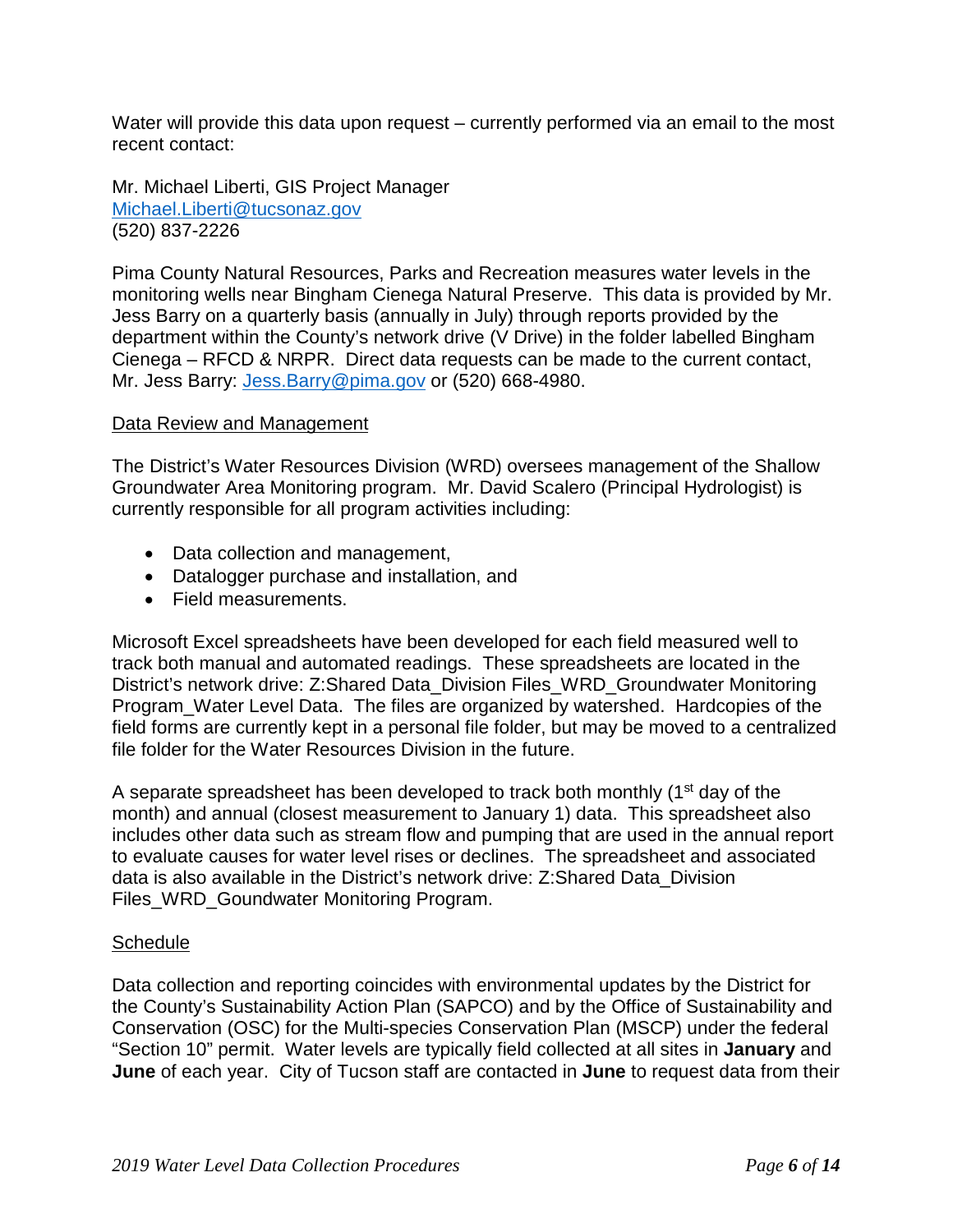wells in the Tanque Verde Creek shallow groundwater areas. ADWR's centralized database is periodically queried to obtain data from the wells they monitor.

Preparation of an annual report begins at the end of the County's fiscal year (**June 30**), with a delivery date for the final report at the end of the Calendar Year (**December 31**). A table of water levels and graphics displaying hydrographs for wells in the CCNP and Tanque Verde areas are prepared and delivered to Mr. Greg Saxe (District) for SAPCO reporting in **July**. Reports and data are also provided to other departments and agencies throughout the year upon request.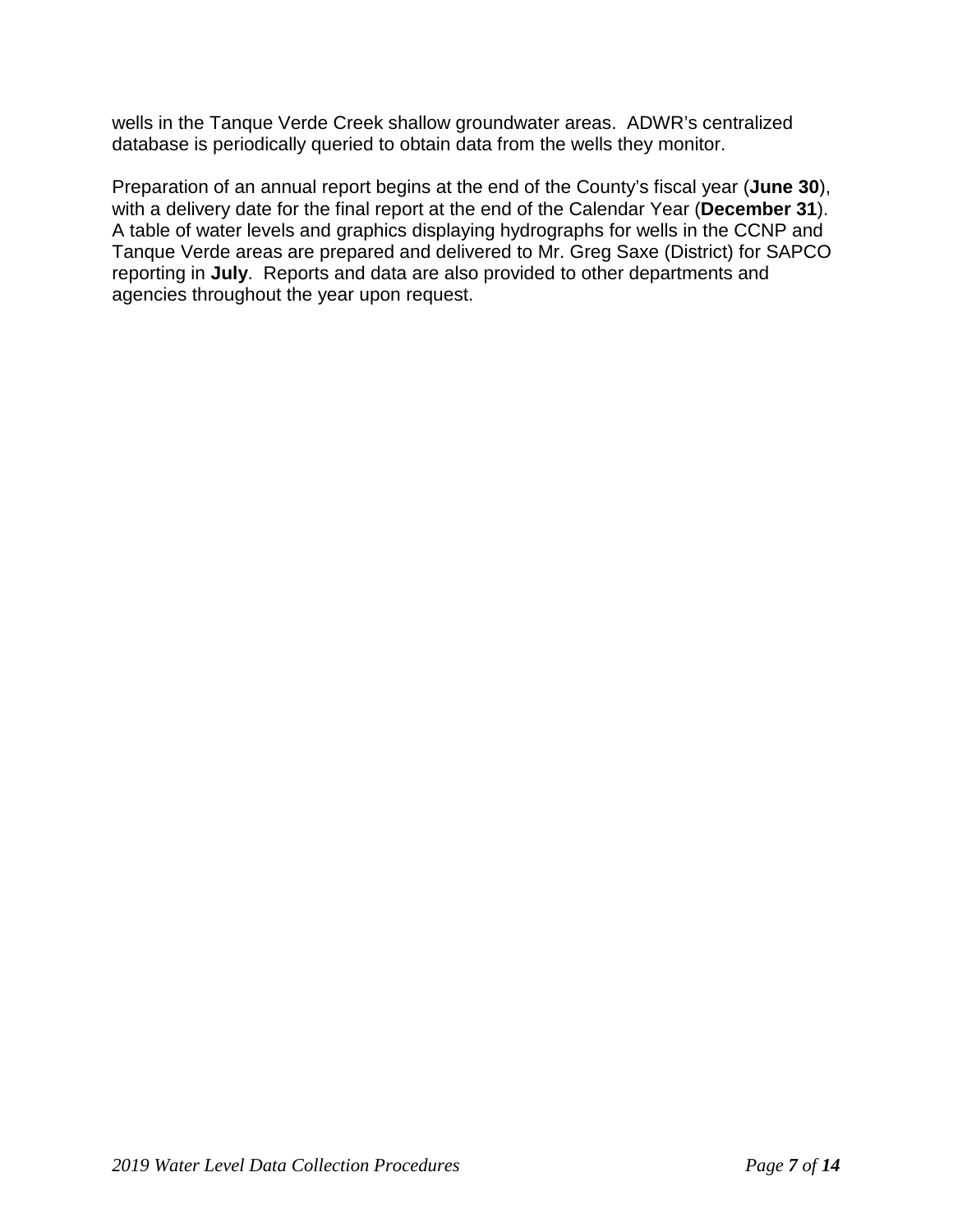

## **Figure 1. Lower Santa Cruz River Monitoring Wells**

- SC Monitoring Wells (RWRD)  $\bullet$ dataloggers in SC-06 & SC-07
	- w/dataloggers

 $\bullet$ 

- CTRDN Wells (RFCD)  $\bullet$ manual readings
- LSCR Baro (RFCD) barometric pressure sensor

MW Monitoring Wells (RFCD)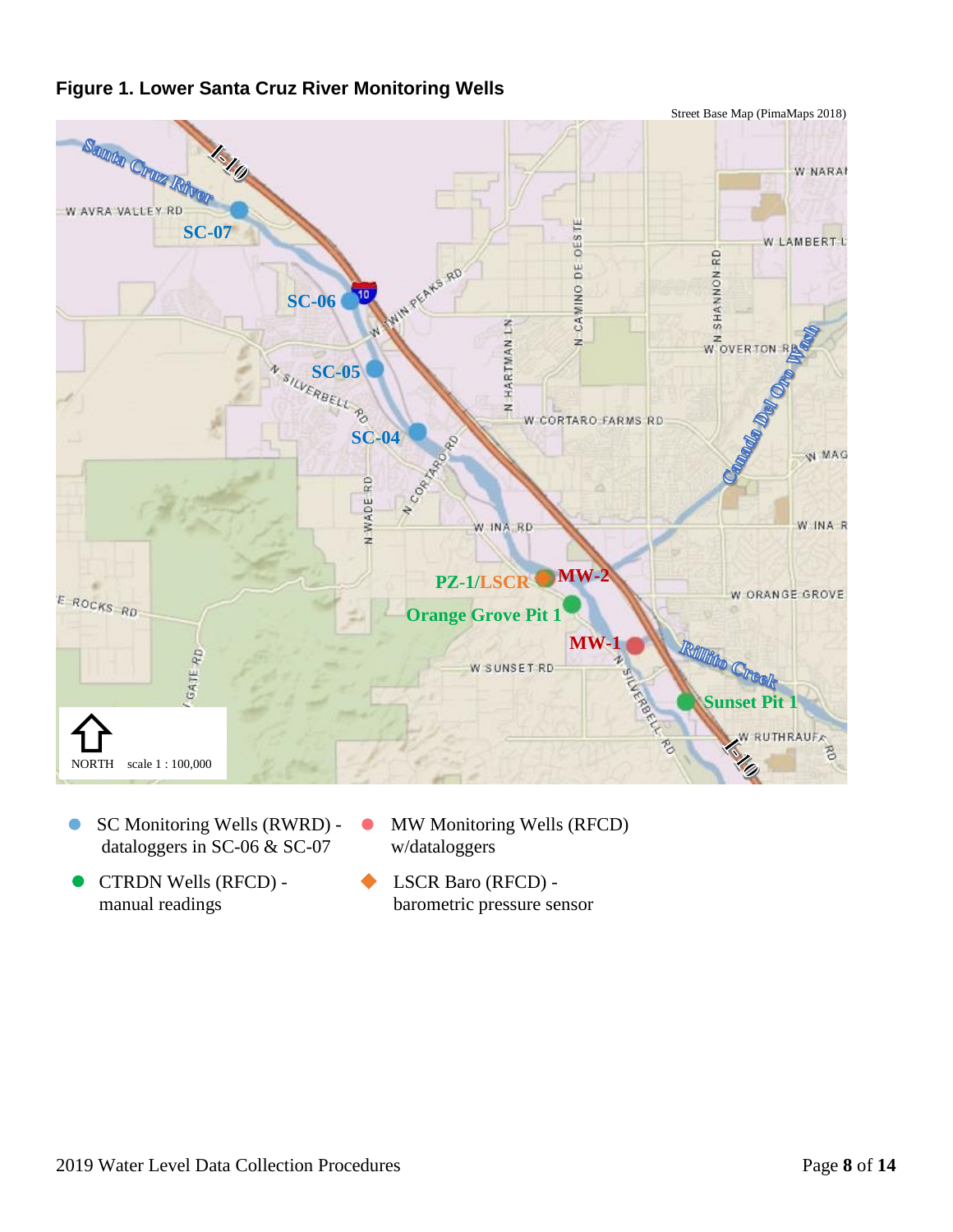

barometric pressure sensor

# **Figure 2. Canada Del Oro Wash (CDO) Monitoring Wells**

Street Basemap (PimaMaps, 2018)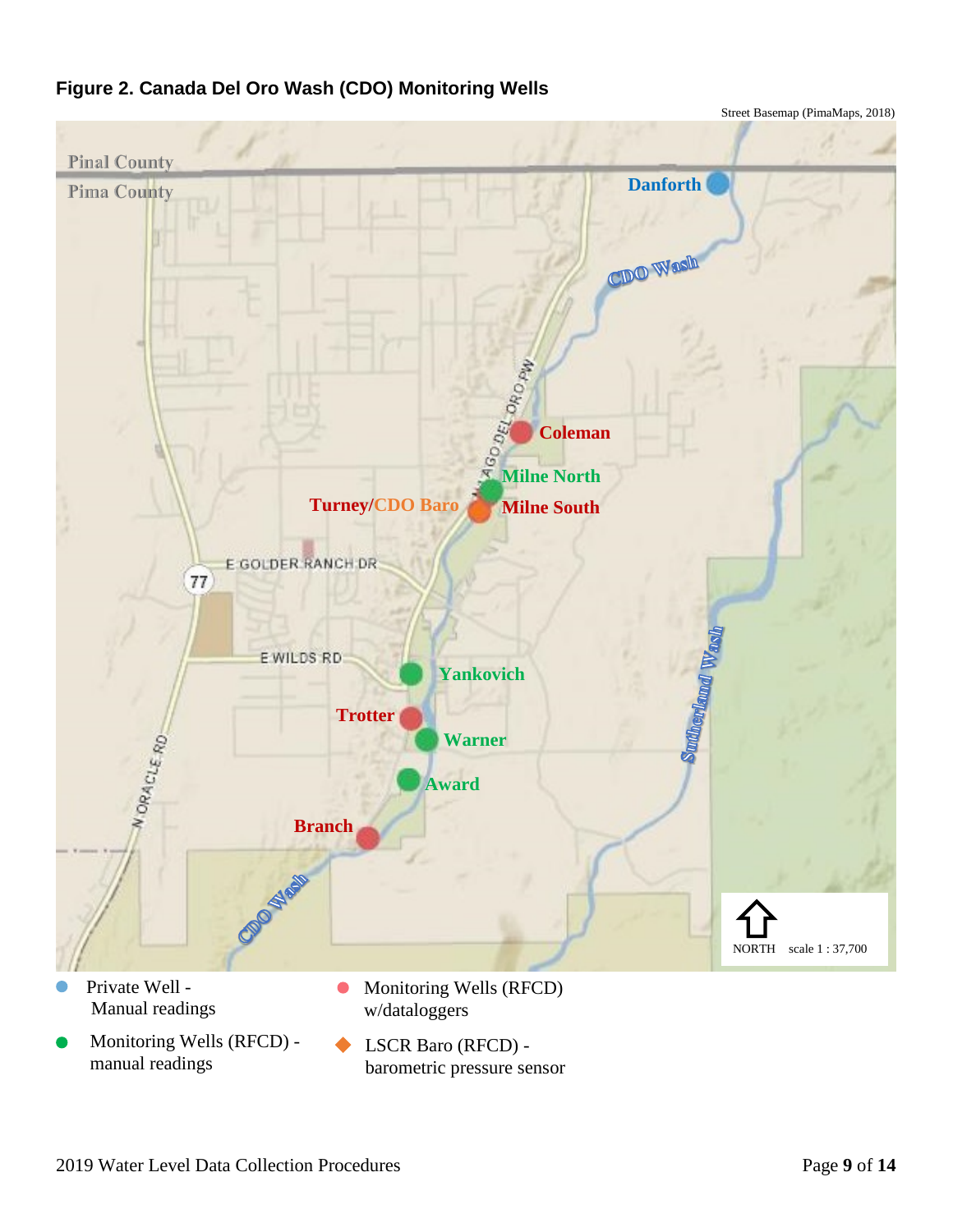### **Figure 3. Canoa Ranch Monitoring Wells**

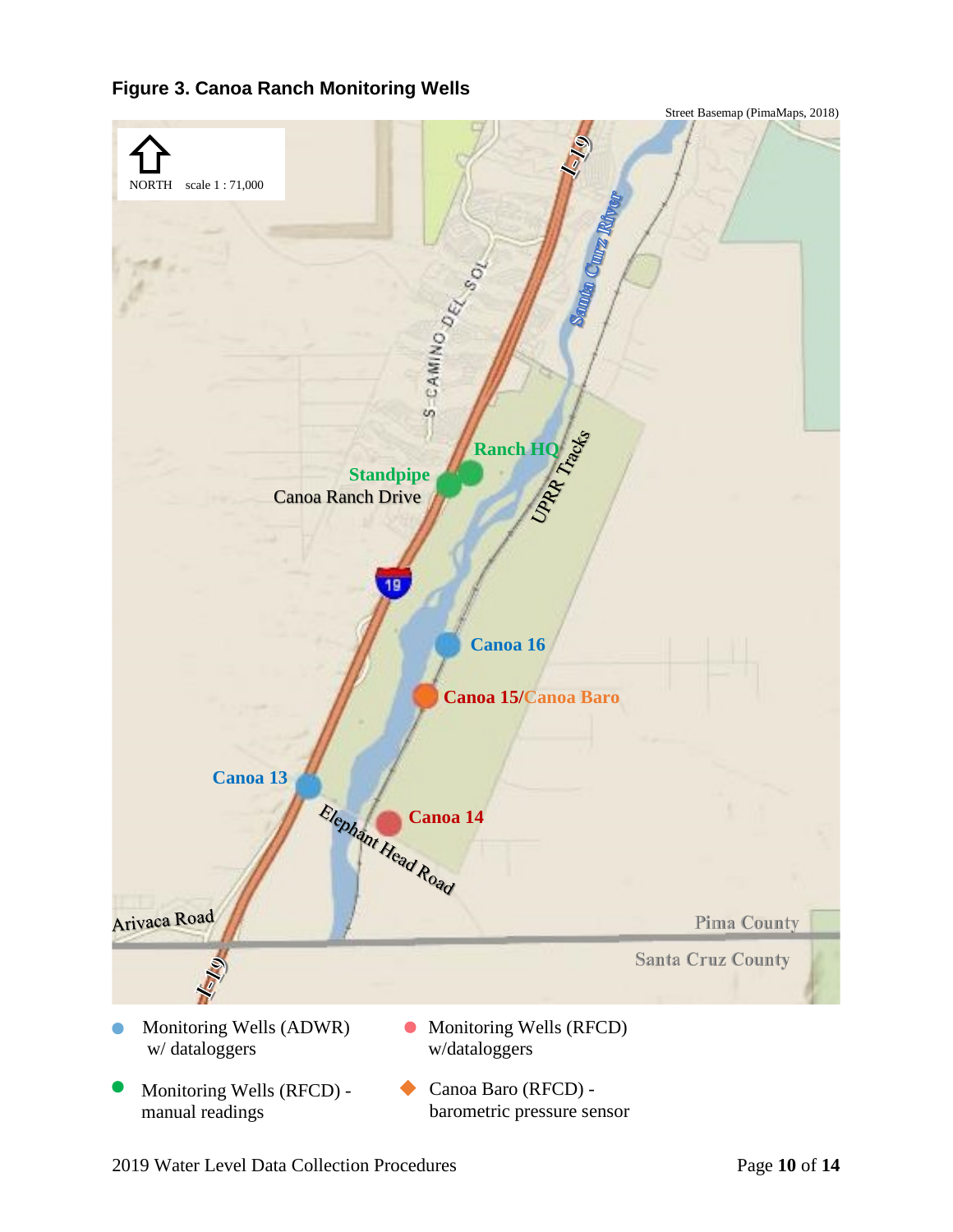#### **Figure 4. Cienega Creek Natural Preserve Monitoring Wells**



w/dataloggers

- Monitoring Wells (RFCD) manual readings
- Monitoring Wells (RFCD) w/dataloggers

CCNP Baro (RFCD) barometric pressure sensor

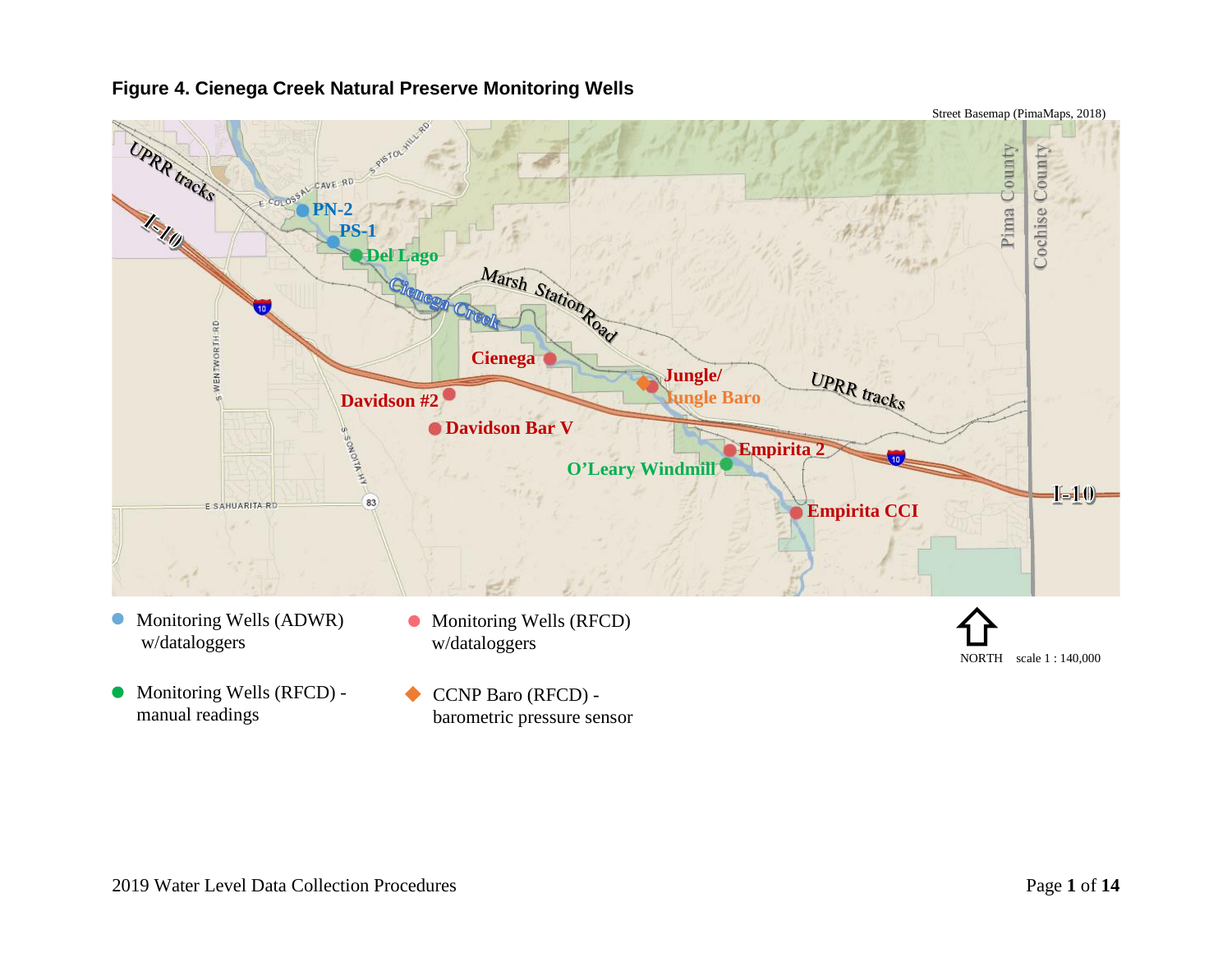

**Figure 5. San Pedro River Monitoring Wells**

Monitoring Wells (NRPR & RFCD) manual readings

**\*All wells are monitored by Pima County Natural Resources, Parks and Recreation. Data are available in their quarterly reports to RFCD (Network V Drive) or upon request.**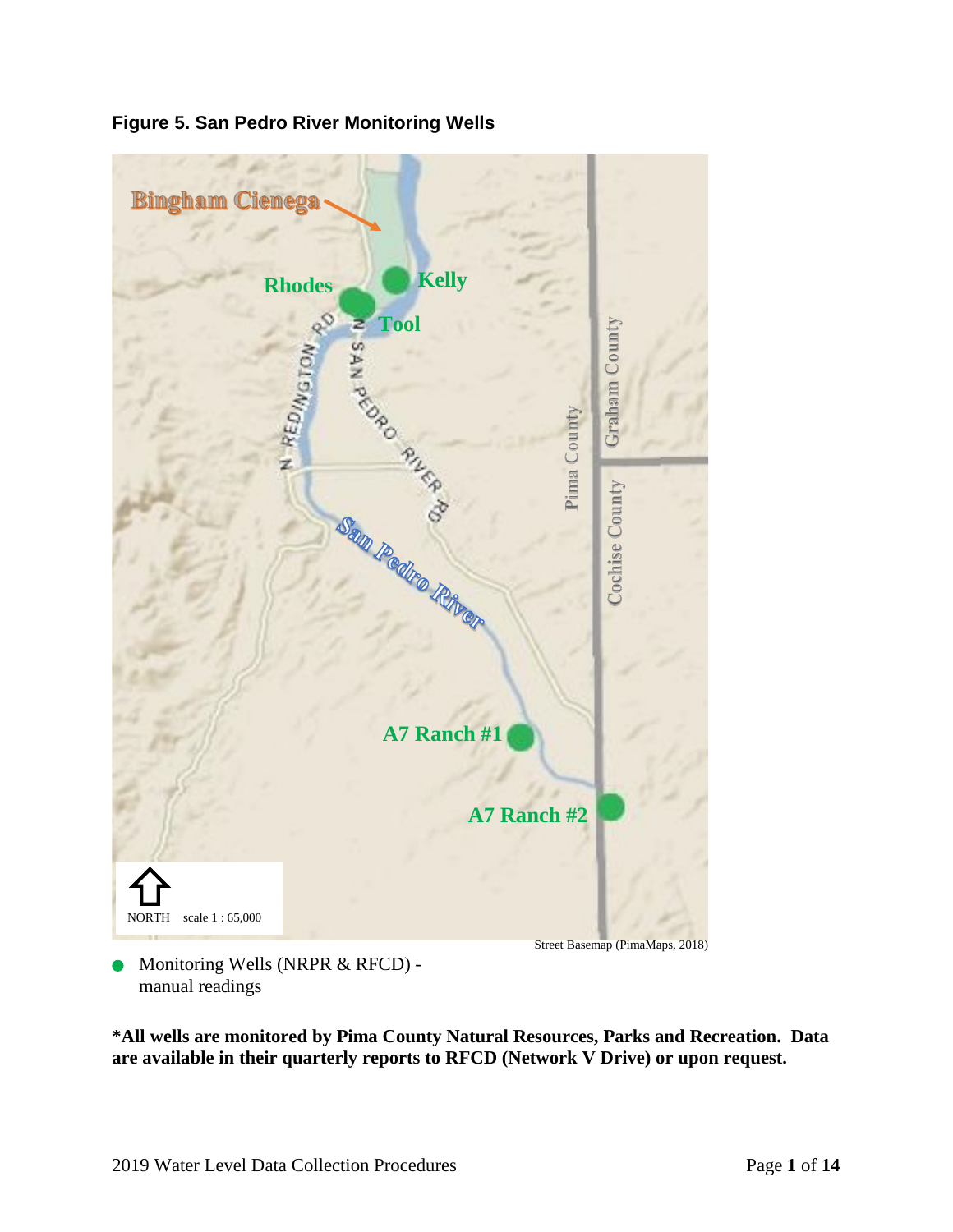

### **Figure 6. Tanque Verde Creek Monitoring Wells**

2019 Water Level Data Collection Procedures **Page 1** of 14